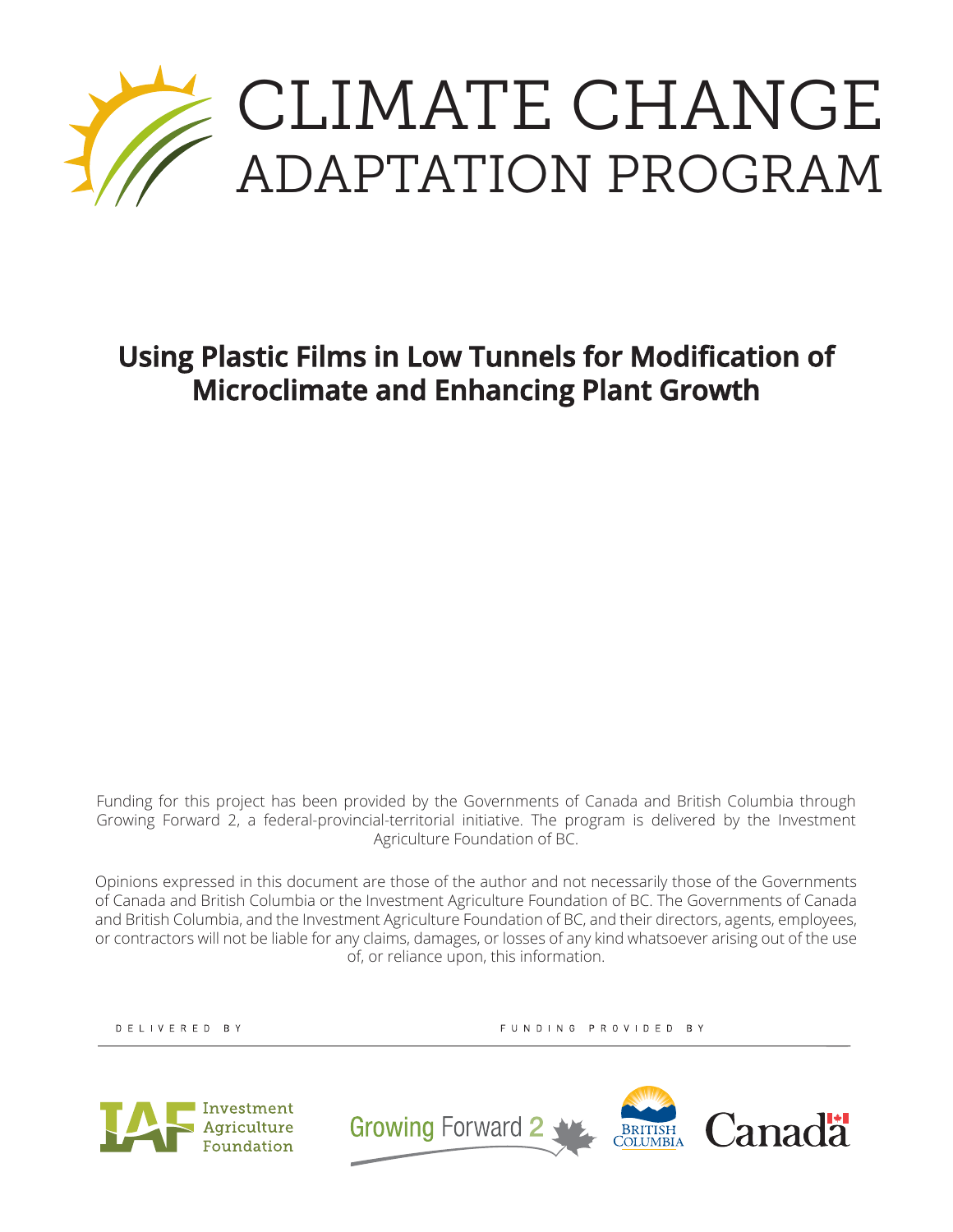

# Using plastic films in low tunnels for modification of microclimate and enhancing plant growth Research Factsheet

# Farm Adaptation Innovator Program!

Hughie Jones<sup>1</sup>, Andy Black<sup>2</sup>, Paul Jassal<sup>3</sup>



**Geographic Applicability** This study was conducted in Vancouver, Delta and the Cariboo. The findings may be applicable to other regions in BC.

**Commodity relevance** This research was conducted on Padrón peppers, zucchinis and broccoli. While the relative effects on microclimate and crop yield will apply to other heatloving vegetable crops, the magnitude of effects will differ for different soils and climatic conditions.

**Timeline** June 2016 – November 2017

Graduate student

### **Background**

Enclosures (e.g., low tunnels) covered with plastic films with medium to high sunlight transparency (i.e., high transmissivity) can significantly alter air temperature  $(T_a)$  and have potential to increase crop yield. Low tunnels are not only effective during early and late in the growing season, but are also effective during peak growing season to cool crops (cover whitening), which would otherwise experience excess heat stress. Much like transparent polyethylene mulches placed on the soil surface during the daytime, low tunnels trap heat in the air that they enclose, which increases T<sub>a</sub>. During nighttime, the effect of low tunnels on  $T_a$  is reduced due to the absence of sunlight. However, specialty plastics, such as Thermax, have the ability to prevent longwave or thermal radiation loss, much like glass, and the associated heat keeps *T*<sup>a</sup> higher than for conventional polyethylene.

### **Objectives**

- To quantify the effect of low tunnels covered with high (polyethylene) and low (Thermax) longwave transmissivity plastic films on daytime and nighttime air temperature.
- To quantify the effects of low tunnels on vegetable crop yield.

<sup>2</sup> Professor

<sup>3</sup> Research Associate

<sup>\*</sup>Biometeorology and Soil Physics Lab, Faculty of Land and Food Systems, University of British Columbia, Vancouver, BC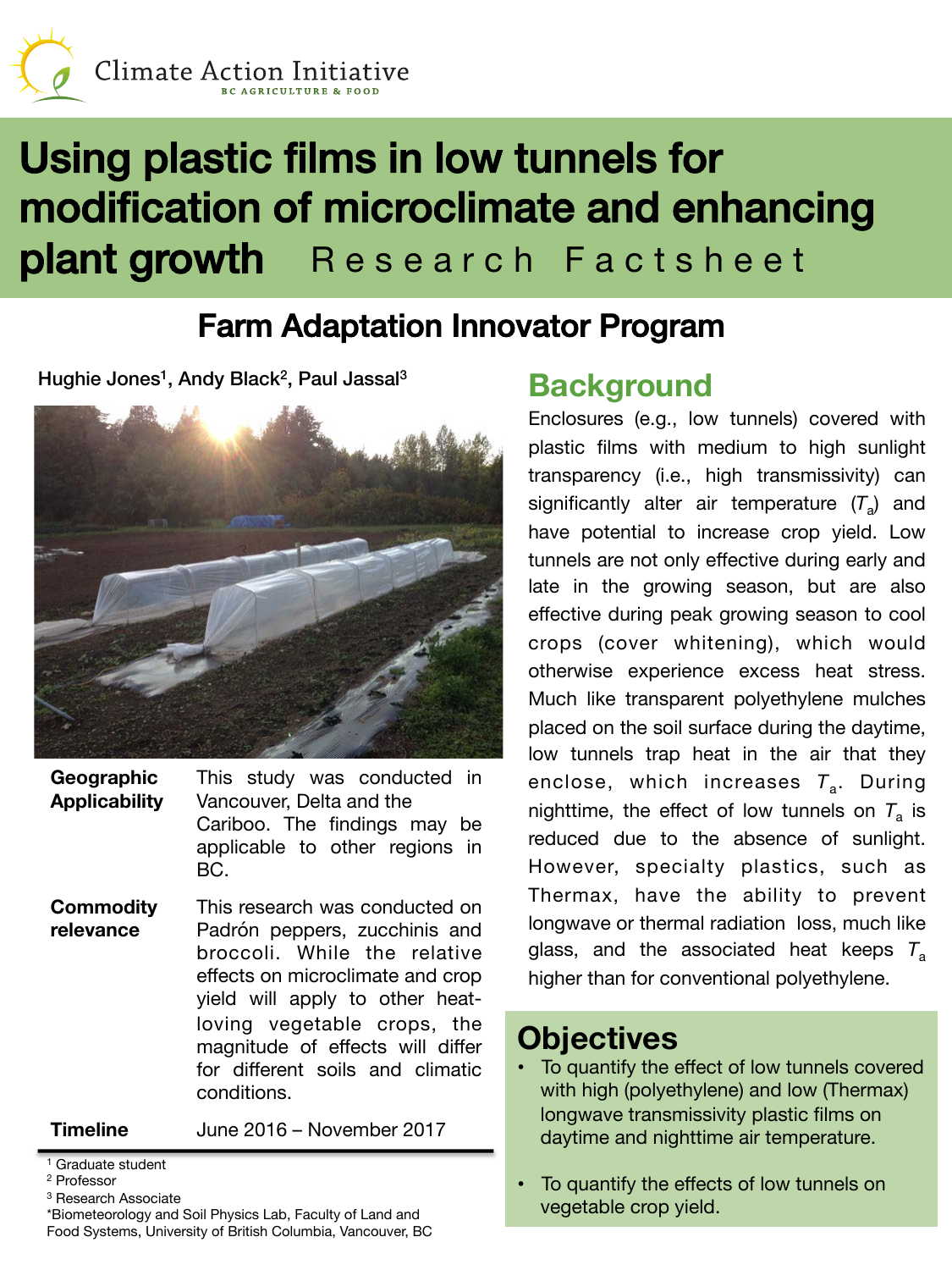### **Methods Vegetation-free low tunnels**

Net radiation ( $R_n$ ) is defined as the sum of net (inputs - outputs) shortwave (S) (i.e., sunlight) and longwave (L) radiation (i.e., thermal radiation) available at the Earth's surface to heat soil, air and plants or evaporate water. In this study we measured  $R_n$  inside and outside three vegetation-free low tunnels (12 m long x 1 m wide) covered with three high shortwave transmissivity plastic films, POLY, POLY<sub>perf</sub> and TMX (Table 1 and Figs 1 and 2).

| Plastic polyethylene cover                                                                                                                                                                                                                    | <b>Cover abbreviation</b>   |
|-----------------------------------------------------------------------------------------------------------------------------------------------------------------------------------------------------------------------------------------------|-----------------------------|
| Polyethylene, w/BE2                                                                                                                                                                                                                           | <b>POLY</b>                 |
| Perforated polyethylene, w/BE2                                                                                                                                                                                                                | <b>POLY</b> <sub>perf</sub> |
| Thermax, w/BE2                                                                                                                                                                                                                                | <b>TMX</b>                  |
| No low tunnel, w/BE2                                                                                                                                                                                                                          | <b>NLT</b>                  |
| Soil temperature &<br>Volumetric water content<br>Soil heat flux density<br>CO <sub>2</sub> and H <sub>2</sub> 0 concentration<br>Irrigation dripline<br>Radiation<br>Air temperature<br>$0 \text{ cm}$<br>2 cm -<br>⊨<br>$5 cm -$<br>10 cm - |                             |

#### **Table 1. Plastic films, and their abbreviations, used in this study**

**Figure 1. Cross-section of low tunnel instrumentation setup**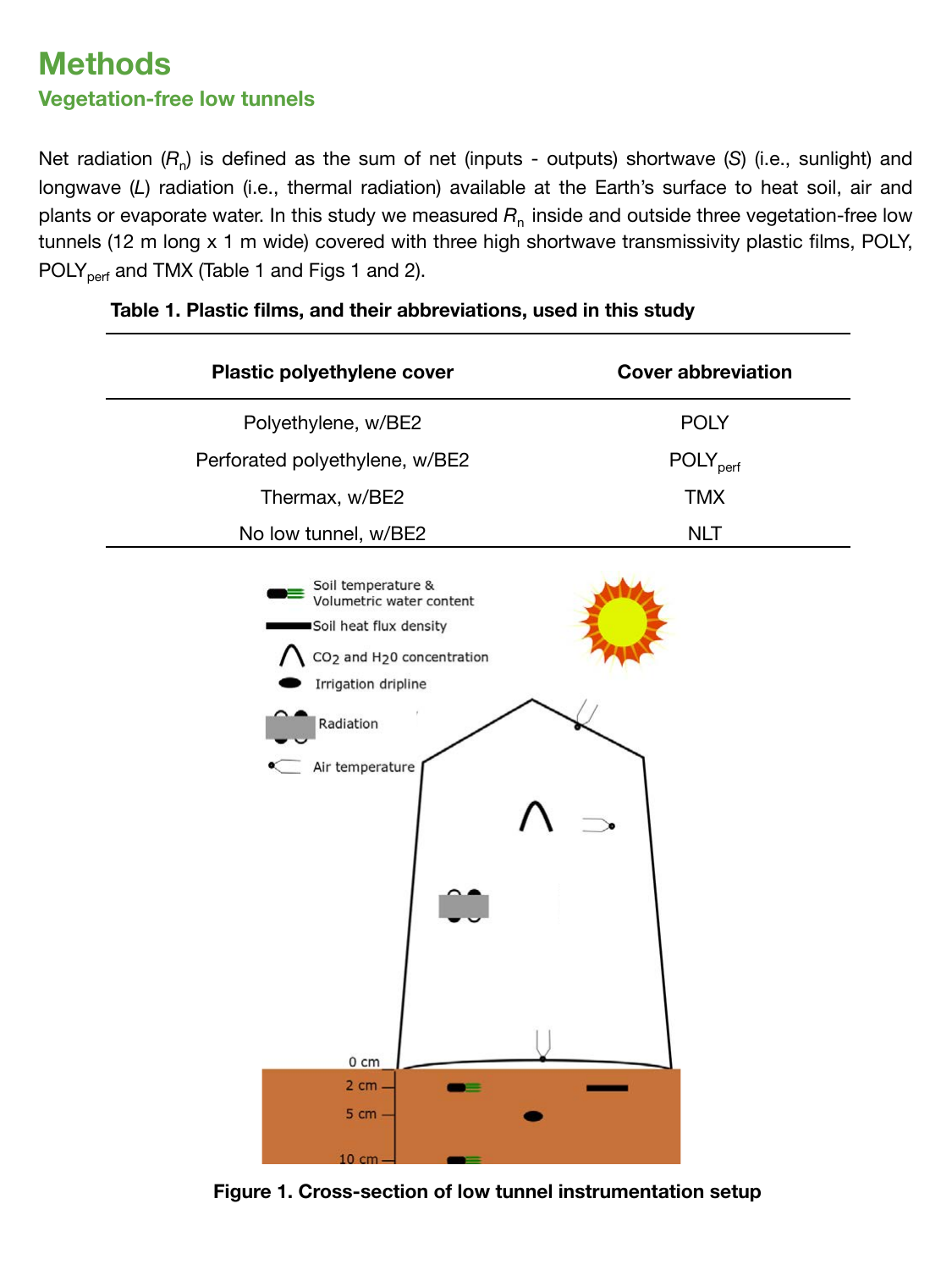

**Figure 2. Overhead view of the experimental layout for comparing vegetation-free low tunnels**

### **Results**

**Radiation:** The *R*n, *S* and *L* balances of POLY and TMX covered low tunnels, on two separate days, are shown in Fig 3. The daily sum of incoming shortwave radiation  $(S_d)$  at the top of the tunnel was 18 and 19 MJ (megajoules) m<sup>-2</sup>, of which approximately 90%, i.e., 16 and 17 MJ m<sup>-2</sup> for TMX and POLY, respectively, penetrates the low tunnel cover, is absorbed by the black plastic mulch floor (BE2) and is available for heating (Fig 3a). Therefore, in terms of the shortwave radiation balance, both plastics are very similar. On the other hand, due to TMX's low longwave transmissivity (i.e., glass-like property) the net loss of longwave energy over a day is only 8 MJ  $\mathrm{m}^2$  for TMX compared to 11 MJ m<sup>-2</sup> for POLY (Fig 3b). The net result is that the total energy  $(R_n)$  taken up by the TMX and POLY low tunnels is 8 and 6 MJ m<sup>-2</sup> day<sup>-1</sup>, respectively, i.e., ~33% higher for TMX (Fig 3c).



**Figure 3. Net shortwave**  $(S_n)$ **, longwave**  $(L_n)$  **and net radiation**  $(R_n)$  **for TMX (blue) and POLY (red) covered low tunnels on two sunny days**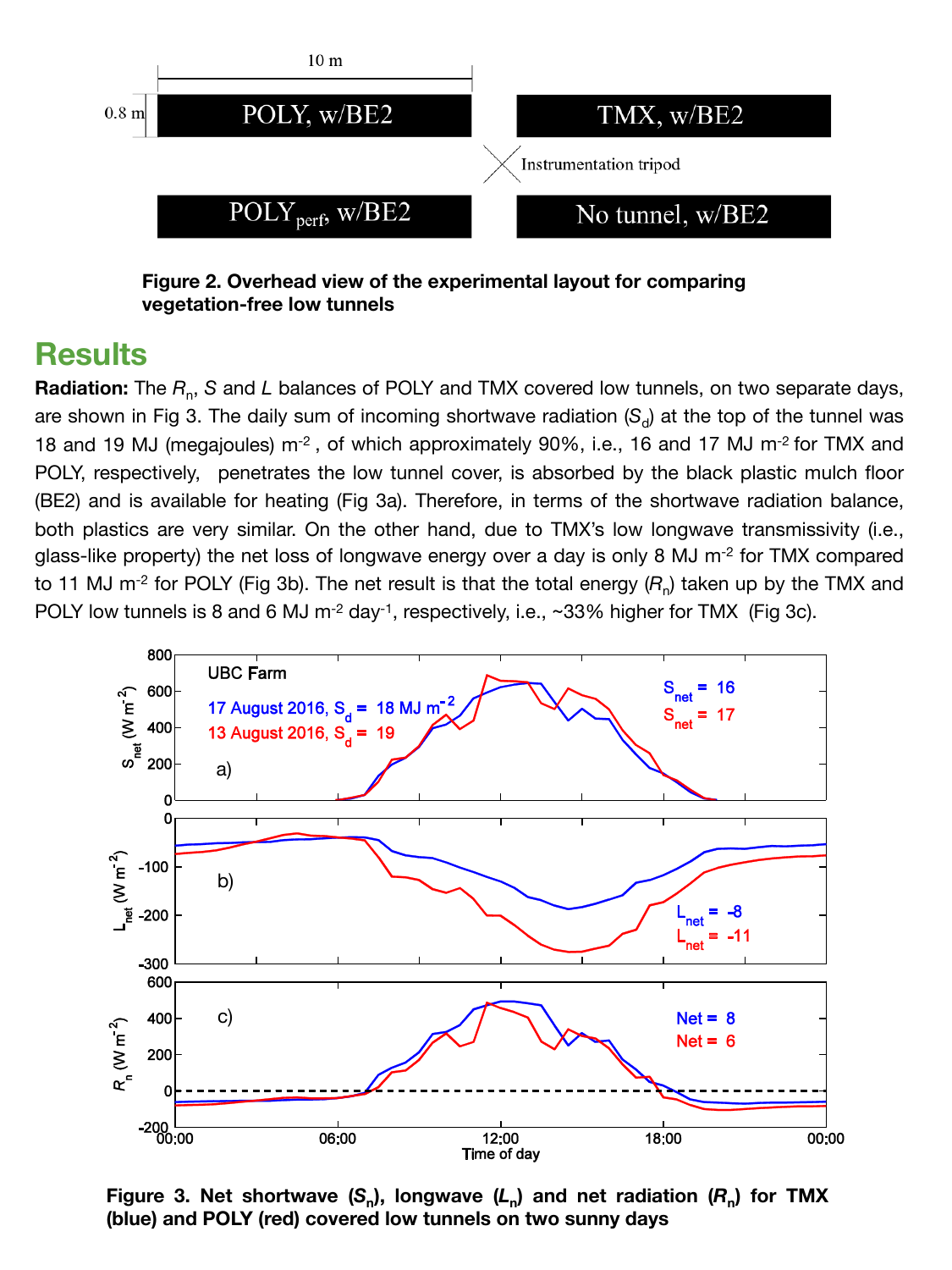## **Results (con't)**

**Temperature:** The midday temperature of the plastic mulch floor  $(T_m)$  is only slightly higher for the tunnel treatments compared to the control (i.e., NLT) (Table 1 and Fig 4a). On the other hand, at night  $T_m$  is 3 and 5 °C higher inside POLY and TMX covered tunnels, respectively, than in the NLT treatment. For T<sub>a</sub>, the NLT treatment exhibits daytime and nighttime behavior typical of Vancouver, with the highest  $T_a$  near 4 pm PST. Interestingly, all treatments covered with low tunnels exhibit daytime behavior very different than NLT, instead behaving similar to  $S_d$  (Fig 3a). At 2 pm,  $T_a$  inside the POLY<sub>perf</sub> and POLY tunnels is ~10 and 12 °C, respectively, higher than NLT. TMX results in additional heating with  $T_a$  rising to 16 °C higher than NLT (Fig 4b).



**Figure 4. Mulch surface temperature**  $(T_m)$  **and air temperature**  $(T_a)$  **inside low tunnels under** POLY (green), POLY<sub>perf</sub> (red) and TMX (cyan) films in comparison with a BE2 mulch control **(NLT) (blue)**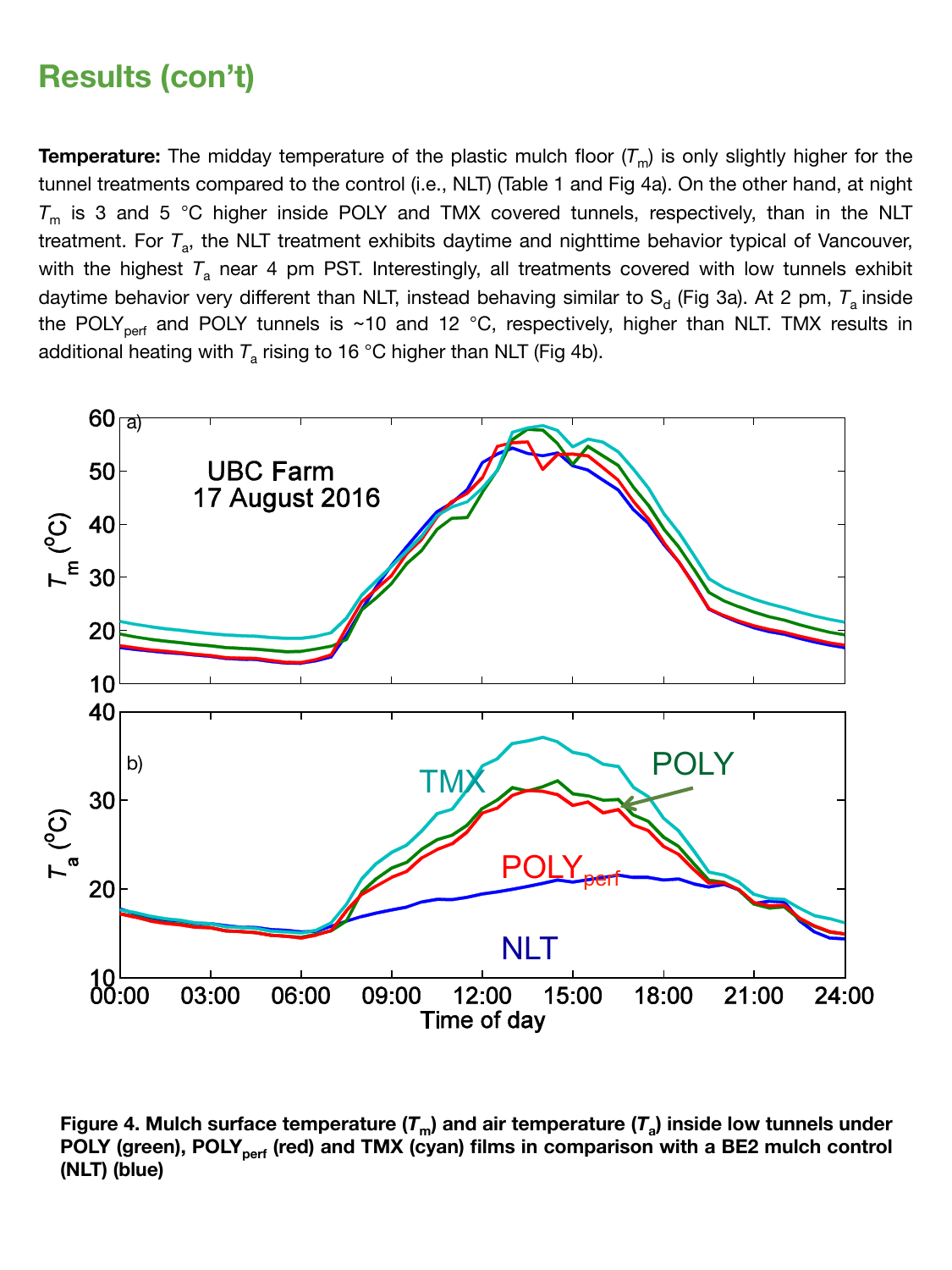#### **UBC Farm: low tunnels with Padrón peppers**

240 greenhouse grown Padrón pepper starts were transplanted into soil covered with BE2 plastic mulch (drip irrigation at the 5-cm depth) at UBC Farm in early June 2017. The 240 peppers were split into three treatment areas (80 plants/treatment), one left uncovered (NLT<sub>pp</sub>), one covered with a POLY low tunnel (POLY<sub>pp</sub>) and one covered with a TMX low tunnel (TMX<sub>pp</sub>). In early July 2017, harvesting began and ended in late October. In early August 2017, it was clear that the low tunnel grown peppers produced more peppers per harvest period, but by mid to late August, the harvest rate declined for the low tunnel grown peppers, which was attributed to a depletion of  $CO<sub>2</sub>$  during the daytime (Figs 5 and 6), when the plants occupied a large proportion of the low tunnel volume and were growing vigorously. These results draw attention to the potential benefits (i.e., increased heating) and drawbacks (i.e., low  $CO<sub>2</sub>$  concentration, high humidity) associated with using low tunnels, and suggest the need to examine the value of periodic tunnel ventilation.



**Figure 5. Cumulative Padrón pepper yield for peppers grown without a low tunnel (NLT) (blue), and in POLY (green) and TMX (red) low tunnels**

#### **Cropthorne Farm: low tunnels with zucchinis**

At Cropthorne Farm, Westham Island, BC we assessed how low tunnels would affect zucchini yield. On May 10 2016, a single row of zucchini starts (36 plants, 18" spacing) were transplanted into BE2 covered soil. Half the row (18 plants) was then covered on May 12 2016 with POLY<sub>perf</sub> and the other half was left uncovered until June 8 2016 when harvest began. Zucchinis were harvested biweekly until July 20 2016 and fruit mass (wet) was determined. The zucchini plants that were covered with POLY<sub>perf</sub> from May 12 to June 8 2016 produced a 20% higher zucchini yield.